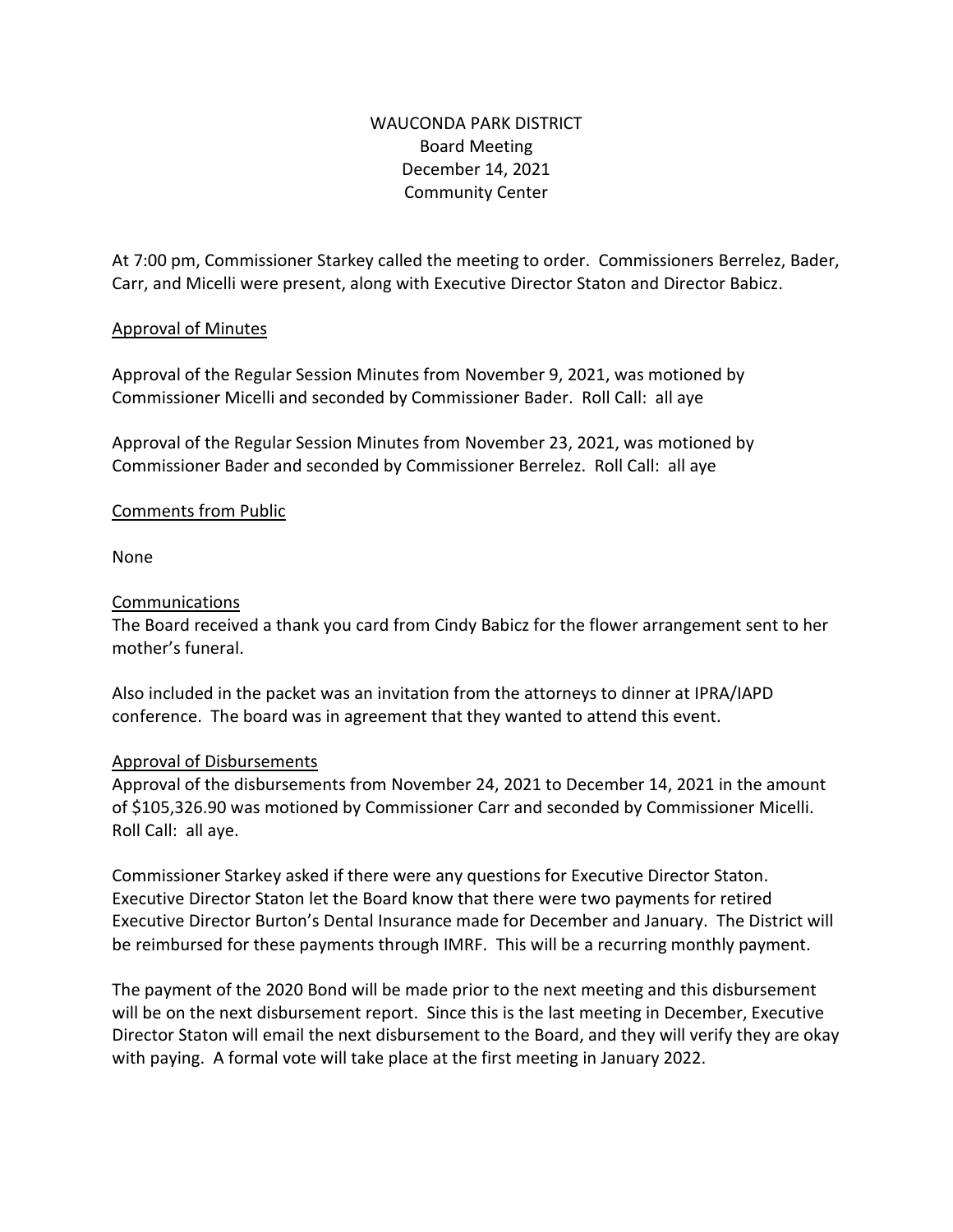Commissioner Carr mentioned that both he and Commissioner Micelli would be out of town for the second meeting in January. The Board will need to decide if they will have a quorum and wish to cancel or reschedule the meeting.

### Committee Reports

A. Recreation – A written report was submitted by Director Babicz. She reviewed her report with the Board.

B. Finance – Executive Director had forwarded the October budget report to the Board. He stated that revenues and expenses are in-line with what has been budgeted for this year.

C. Park Maintenance – A written report was submitted by Director Drinkwine. Director Drinkwine is working on pricing to update the lighting at Phil's Beach. We have received some preliminary pricing on replacing our HVAC units at the Community Center. The cost is approximately \$26,000.

Commissioner Starkey inquired if lighting of the Phil's Beach overhead sign was on the list. Executive Director Staton will investigate this.

We are still waiting on a replacement slide for the playground at Meadowview Park. This slide was supposed to be delivered in November and it looks like it will not come now until the end of February.

Parks staff is preparing to renovate the outdoor bathrooms at Lagoon and Cook Park. These bathrooms have been closed off and on over the past few weeks due to vandalism. The dugouts at Fieldbrook Park were vandalized and the fiberglass roof tops have been replaced in this location. Commissioner Carr asked about installing security cameras at these locations. Executive Director Staton advised security cameras are on the to do list for the Community Center and maybe some other areas of the park system. Commissioner Starkey also inquired about cameras at Phil's Beach.

Parks staff purchased and installed a new washer and dryer for the Community Center.

The dedication plaque for Phil's Beach has been installed.

D. Risk Management – No written report and the Board will receive the next report second meeting in January.

E. W-Fest – Looking for two bands. One for each of the early time slots on Saturday and Sunday. Staff received pricing on the Boy Band Revue for Saturday night and the cost was \$4,500. Staff will put that out to the Committee but feels we should be looking for someone a little lower in price. The next meeting will be on January 4 at 6:30 pm.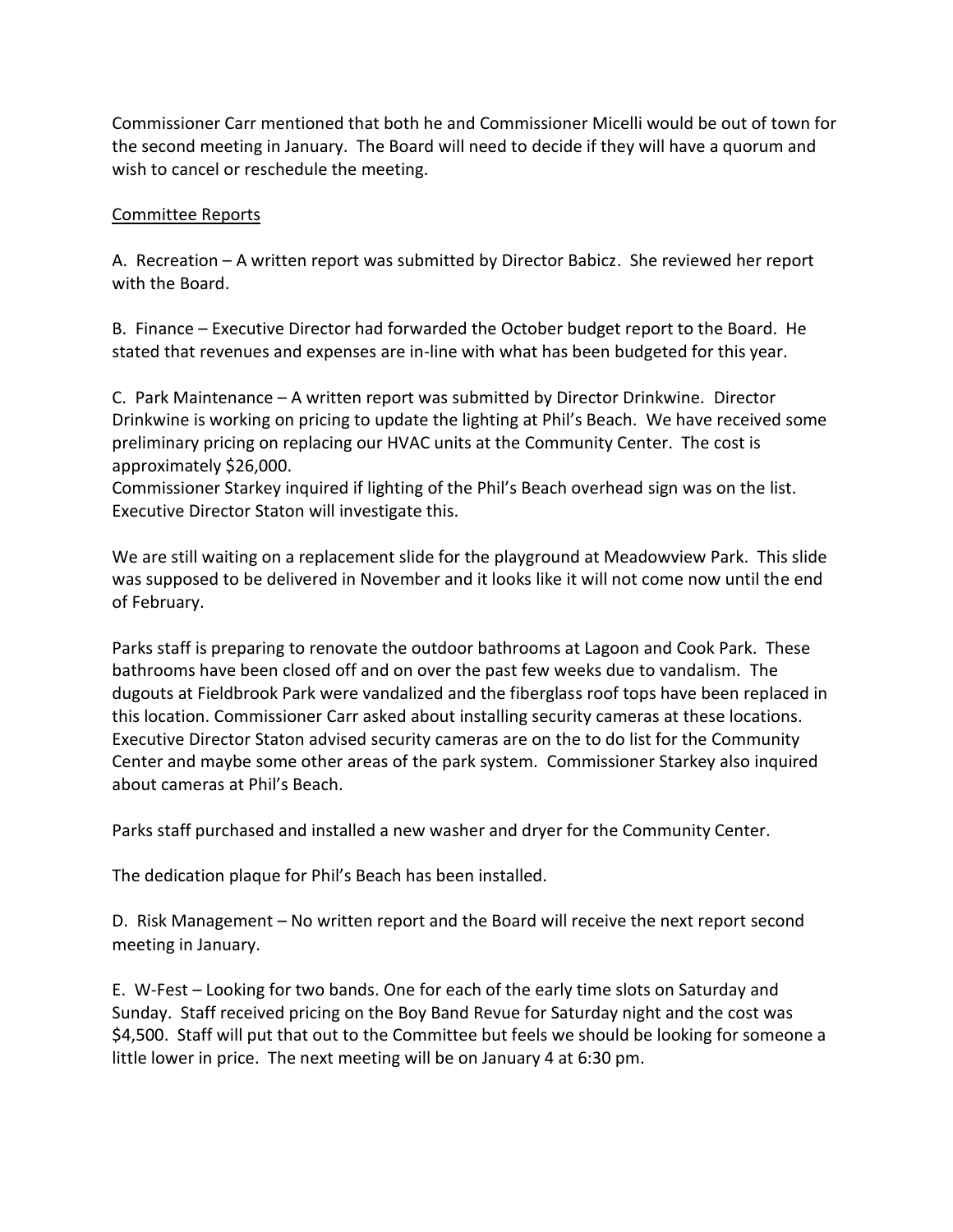F. Administration – Executive Director Staton reported that everything was moving along with the Wauconda Boat purchase. The title has been ordered, along with the survey. The Bond pricing went well as our pricing was very comparable to other comps that have recently been done. The Bond Closing will be on December 21. Executive Director Staton also shared the inspection reports with the Board and asked them to be prepared to discuss these reports at the next meeting. Staton also distributed a FAQ sheet to the Board and asked for feedback, so this could be posted on the District's website. Inspection reports were distributed to the Board.

An email was sent to Laurie and Britany Barth regarding Beach Park. Staton also followed-up with a phone conversation to Laurie and she will work to set-up a meeting between the Village, Park District, and the Barth's regarding this project.

The District has currently sold fifty-one (51) of the boat slips at Beach Park.

Executive Director Staton met with Mayor McLaughlin of Island Lake and Stacey Pyne, Trustee of Island Lake, to discuss recreational opportunities for their residents. They recently had their recreation supervisor resign and they want to reevaluate that department. Staton suggested that they set-up a policy/procedure where their residents register for programs at our District and the Village of Island Lake reimburses them for the nonresident fees.

#### New Business

A. Ordinance 2021-11 – An Ordinance for the Levy and Assessment of Taxes for the Fiscal Year Beginning May 1, 2022 and ending April 30, 2023. This ordinance was presented to the Board. All Board Members had the chance to review and ask questions. There were no questions. A motion to approve the ordinance was made by Commissioner Bader and seconded by Commissioner Carr. Roll Call: all aye.

B. Sound Production Agreement – Executive Director Staton presented the Board with a recommendation for a new sound production company for Wauconda Fest. This was prepared by retired Executive Director Burton. She received three quotes and recommended the Board approve the proposal submitted by Sound Works Pro, Inc. After brief discussion a motion to approve the contract presented by Sound Pro Works Inc. in the amount of \$10,400 was made by Commissioner Micelli and seconded by Commissioner Berrelez. Roll Call: all aye.

C. Wauconda Boat - Items regarding Wauconda Boat were discussed under Executive Director Staton's Administration report.

#### Unfinished Business

A. Master Plan – Staton received a follow-up email from Steve Konters, Hitchcock Design this morning and will follow-up with him. Staton will work with him to get a better idea of what the pricing includes and have a recommendation for the Board at the January 11 meeting.